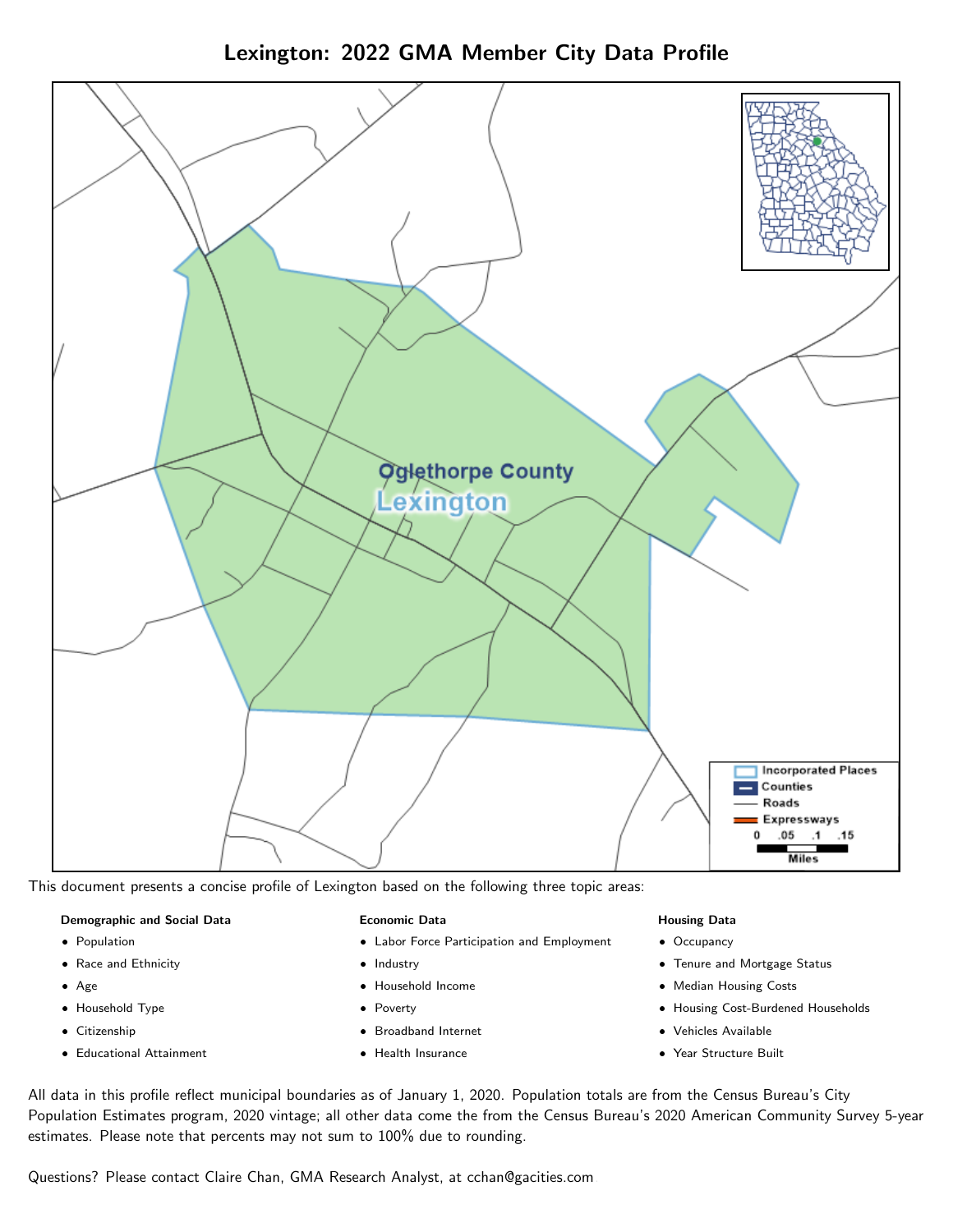# Lexington: Demographic and Social





16% 14% 12% 10% 8% 6% 4% 2% 0% 2% 4% 6% 8% 10% 12% 14% 16%

Source: American Community Survey, 2020 5-year estimates, table B01001 Source: American Community Survey, 2020 5-year estimates, table B11001

**Citizenship** 

# Native Born 100%

#### Race and Ethnicity



Source: U.S. Census Bureau, City Population Estimates, 2020 vintage Source: American Community Survey, 2020 5-year estimates, table B03002

# Household Type



## Educational Attainment



Source: American Community Survey, 2020 5-year estimates, table B05002 Source: American Community Survey, 2020 5-year estimates, table B15002

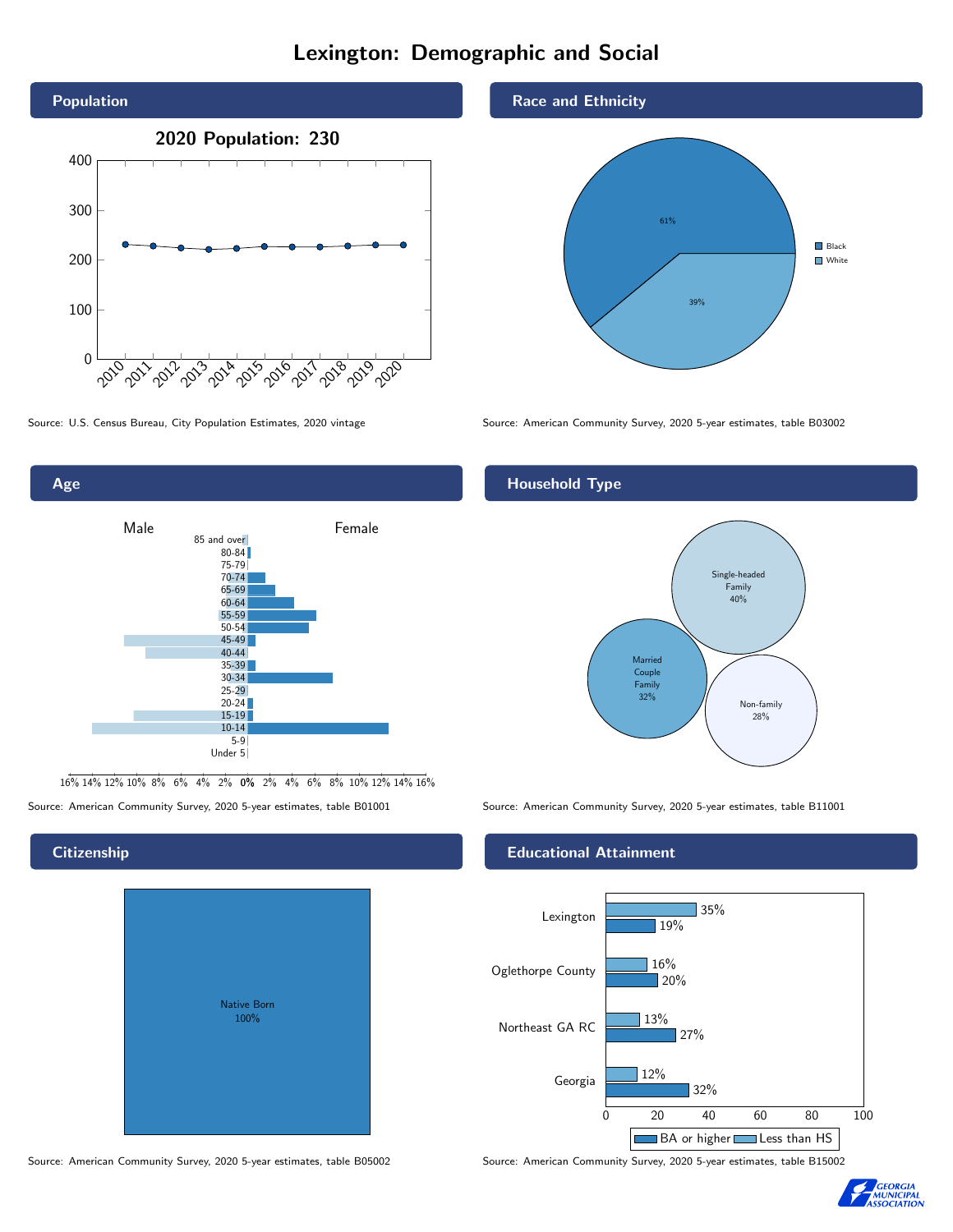# Lexington: Economic



Source: American Community Survey, 2020 5-year estimates, table B23001 Note: Unemployment rate is based upon the civilian labor force.



Source: American Community Survey, 2020 5-year estimates, tables B19013 and B19025 Source: American Community Survey, 2020 5-year estimates, table B17010



#### Source: American Community Survey, 2020 5-year estimates, table B28002 Source: American Community Survey, 2020 5-year estimates, table B18135

Industry

| Agriculture, forestry, fishing and hunting, and mining      | $1\%$ |
|-------------------------------------------------------------|-------|
| Construction                                                | 21%   |
| Manufacturing                                               | $1\%$ |
| <b>Wholesale Trade</b>                                      | $1\%$ |
| Retail Trade                                                | 5%    |
| Transportation and warehousing, and utilities               | 18%   |
| Information                                                 | $2\%$ |
| Finance and insurance, real estate, rental, leasing         | 3%    |
| Professional, scientific, mgt, administrative, waste mgt    | 6%    |
| Educational services, and health care and social assistance | 31%   |
| Arts, entertainment, recreation, accommodation, food        | 9%    |
| service                                                     |       |
| Other services, except public administration                | $0\%$ |
| Public administration                                       | 2%    |

Source: American Community Survey, 2020 5-year estimates, table C24030

## Poverty



#### Health Insurance